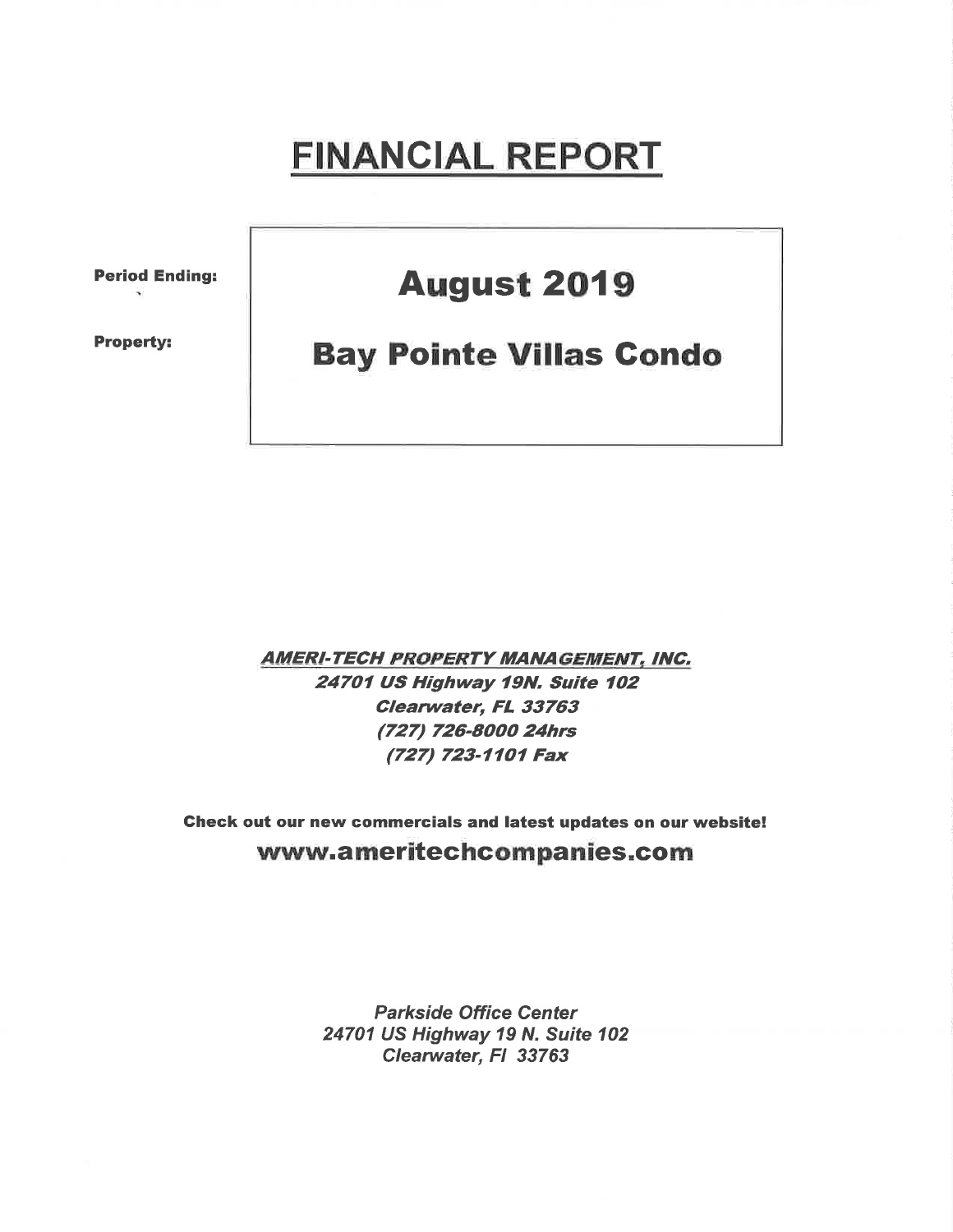It is the intent of Ameri-Tech Property Management services to produce a comprehensive self contained Financial Report, where as the validity and accuracy of the information being reported can be easily understood and substantiated. The following financial information is for Management purposes only in order to assist the association in financial planning. The attached financials have not been Audited, Reviewed, or Compiled at this time by an independent CPA.

The information contained on this page will aid the reader in better understanding this Financial Report. Each report analysis listed below will be explained in clear detail. This will enable the reader to better understand the intent and purpose of each report, as well as render the current financial disposition of the Property or Association.

TaþIe of Contents

| <b>Income Statement:</b>    | The accounting procedures have been prepared on a modified<br>cash basis. All income and expenses are posted on the<br>statement during the same period in which they were incurred.                        |
|-----------------------------|-------------------------------------------------------------------------------------------------------------------------------------------------------------------------------------------------------------|
| <b>Balance Sheet:</b>       | Financial information listed on the Balance Sheet will show all<br>assets and liabilities, such as available cash, deposits, reserve<br>accounts, loans and equity.                                         |
| <b>General Ledger:</b>      | The General Ledger details all of the financial activity performed<br>in a given period to provide the reader with a detailed<br>explanation on each and every entry made for the period being<br>reported. |
| <b>Delinquent Owners:</b>   | This report will list all Delinguent Owners and the current<br>balance due.                                                                                                                                 |
| <b>Prepaid Owners:</b>      | This report will list all Prepaid Members.                                                                                                                                                                  |
| <b>Disbursement Report:</b> | This report will list all checks disbursed for the period being<br>reported, along with copies of all invoices paid.                                                                                        |
|                             | <b>Reconciliation Report:</b> This report with the actual bank statements shall reconcile the<br>account statements for the period being reported.                                                          |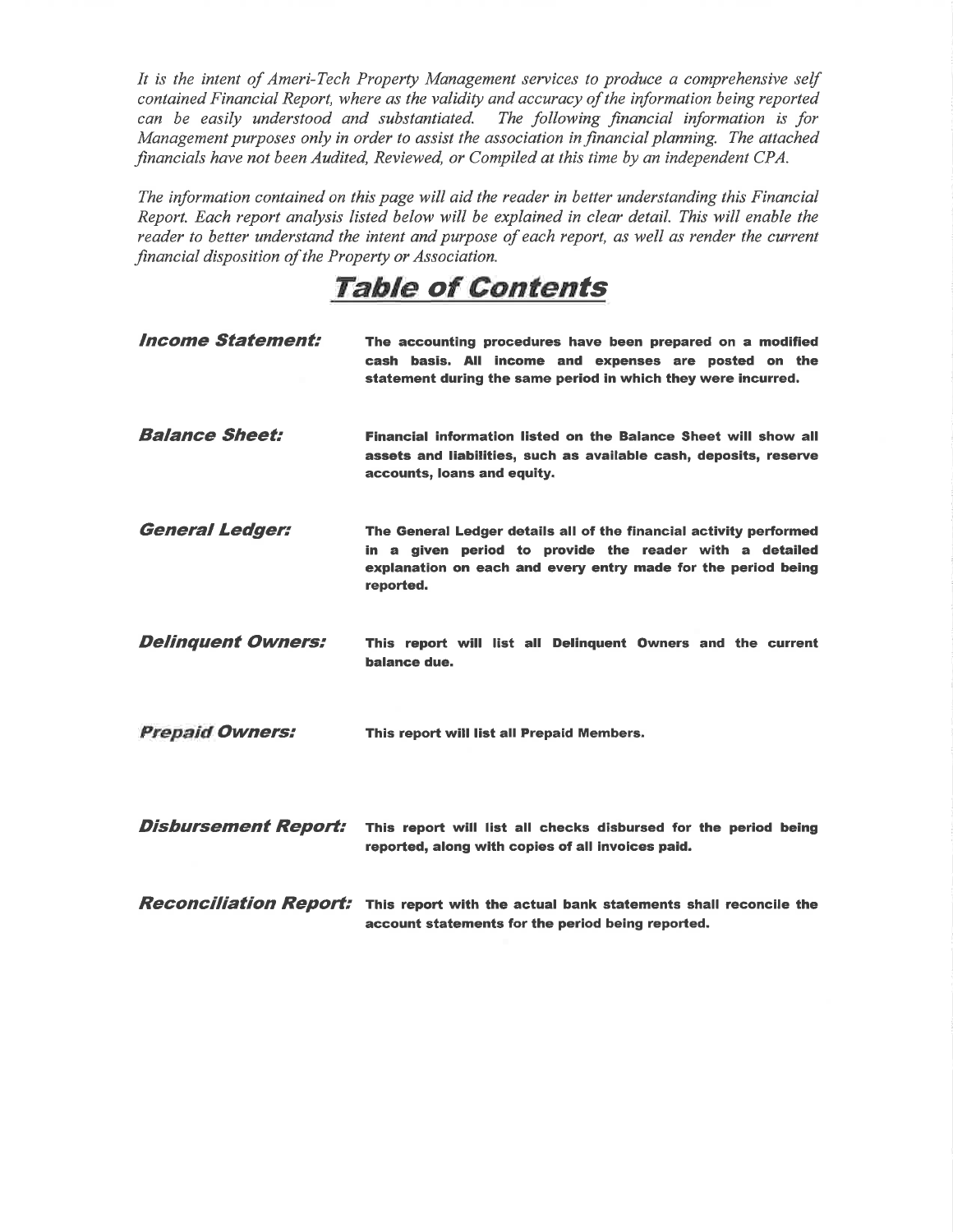

### Income Statement - Operating

Bay Pointe Villas Condo Assn. Inc.

08/31/2019

| Date: | 9/3/2019 |
|-------|----------|
| Time: | 12:36 pm |
| Pane' |          |

|                        |                                     |            | <b>Current Period</b> |              | Year-to-date   | Annual        |               |              |
|------------------------|-------------------------------------|------------|-----------------------|--------------|----------------|---------------|---------------|--------------|
| Description            |                                     | Actual     | Budget                | Variance     | Actual         | Budget        | Variance      | Budget       |
|                        |                                     |            |                       |              |                |               |               |              |
| <b>REVENUE</b><br>4010 |                                     | \$8,400.00 | \$9,660.00            | (\$1,260.00) | \$77,597.38    | \$77,280.00   | \$317.38      | \$115,920.00 |
| 4400                   | Unit Maintenance Fees               | 0.12       |                       | 0.12         | 1.53           |               | 1.53          |              |
| 4500                   | Operating Interest Income           |            |                       |              | 225.00         |               | 225.00        |              |
| 4800                   | Application Income                  | φ          | ×,                    | Ξ            | 2,747.12       | u)            | 2,747.12      |              |
|                        | Misc Income                         |            |                       |              |                | 77,280.00     | 3,291.03      | 115,920.00   |
| <b>Total REVENUE</b>   |                                     | 8,400.12   | 9,660.00              | (1, 259.88)  | 80,571.03      |               |               |              |
| <b>EXPENSES</b>        |                                     |            |                       |              |                |               |               |              |
|                        | <b>ADMINISTRATIVE</b>               |            |                       |              |                |               |               |              |
| 5010                   | <b>Copies/Printing Supplies</b>     | 277.00     | 125.00                | (152.00)     | 1,354.20       | 1,000.00      | (354.20)      | 1,500.00     |
| 5300                   | Insurance                           | 1,334.77   | 2,750.00              | 1,415.23     | 35,300.25      | 22,000.00     | (13,300.25)   | 33,000:00    |
| 5600                   | Corporate Report Fee                |            | 5.00                  | 5.00         | 80.00          | 40.00         | (40.00)       | 60.00        |
| 5610                   | <b>Bureau Fees</b>                  | ×          | 7,67                  | 7.67         | ×              | 61.36         | 61.36         | 92.00        |
| 5800                   | Management Fee                      | 650.00     | 650.00                | ŵ.           | 5,200,00       | 5,200.00      | ÷             | 7,800.00     |
| 5900                   | Legal                               |            | 50.00                 | 50.00        | 401.50         | 400.00        | (1.50)        | 600.00       |
| 5910                   | Accounting/Tax Returns              |            | 27.08                 | 27,08        | 325,00         | 216.64        | (108.36)      | 325.00       |
| 6210                   | Pool Permit                         |            | 14.58                 | 14.58        | 175.00         | 116.64        | (58.36)       | 175.00       |
|                        | <b>Total ADMINISTRATIVE</b>         | 2,261.77   | 3,629.33              | 1,367,56     | 42,835.95      | 29,034.64     | (13,801.31)   | 43,552.00    |
|                        | <b>GROUNDS MAINTENANCE</b>          |            |                       |              |                |               |               |              |
| 5400                   | Lawn Service Contract               | 850.00     | 850:00                | 595          | 6,800.00       | 6,800.00      | ÷             | 10,200.00    |
| 5420                   | Trees                               |            | 83.33                 | 83.33        | ×              | 666.64        | 666.64        | 1,000.00     |
|                        | <b>Total GROUNDS MAINTENANCE</b>    | 850.00     | 933.33                | 83.33        | 6,800.00       | 7,466.64      | 666.64        | 11,200.00    |
|                        | <b>BUILDING MAINTENANCE</b>         |            |                       |              |                |               |               |              |
| 6100                   | <b>Building Maintenance</b>         | 175.00     | 446.67                | 271.67       | 1,700,60       | 3,573,36      | 1,872.76      | 5,360.00     |
| 6120                   | Miscellaneous Materials             | ×          | 41.67                 | 41.67        | $\blacksquare$ | 333.36        | 333.36        | 500.00       |
| 6200                   | Pool Contract                       | 295.00     | 295.00                | ÷            | 2,698.40       | 2,360,00      | (338.40)      | 3,540.00     |
| 6205                   | Pool Repairs/Maintenance            | 335.85     | 66.67                 | (269, 18)    | 1,052.12       | 533.36        | (518, 76)     | 800.00       |
|                        | <b>Total BUILDING MAINTENANCE</b>   | 805.85     | 850.01                | 44.16        | 5,451.12       | 6,800.08      | 1,348.96      | 10,200.00    |
|                        | <b>UTILITY EXPENSES</b>             |            |                       |              |                |               |               |              |
| 7000                   | Electric                            | 219.59     | 226.67                | 7.08         | 1,907.34       | 1,813.36      | (93.98)       | 2,720.00     |
| 7001                   | Water and Sewer                     | 1,936.82   | 1,250.00              | (686.82)     | 9,855.15       | 10,000.00     | 144,85        | 15,000,00    |
| 7002                   | Trash Removal                       | 225.00     | 225.00                | ÷.           | 2,060.00       | 1,800.00      | (260.00)      | 2,700.00     |
| 7006                   | Cable Service                       | 974.07     | 975.25                | 1.18         | 7,796.44       | 7,802.00      | 5.56          | 11,703.00    |
|                        | <b>Total UTILITY EXPENSES</b>       | 3,355.48   | 2,676.92              | (678.56)     | 21,618.93      | 21,415,36     | (203.57)      | 32,123,00    |
|                        |                                     |            |                       |              |                |               |               |              |
|                        | <b>NON OPERATING EXPENSES</b>       |            |                       |              |                |               |               |              |
| 9010                   | Reserves- Painting                  | 272.75     | 272,75                |              | 2,181.50       | 2,182.00      | 0,50          | 3,273.00     |
| 9030                   | Reserves-Roof                       | 1,183.33   | 1,183.33              |              | 9,466.64       | 9,466,64      | ×             | 14,200.00    |
| 9060                   | Reserves- Pool                      | 76.33      | 76.33                 |              | 610.64         | 610.64        | ×             | 916.00       |
| 9100                   | Deferred Maintenance                | 38.00      | 38.00                 | $\sim$       | 304.00         | 304.00        | ÷             | 456.00       |
|                        | <b>Total NON OPERATING EXPENSES</b> | 1,570.41   | 1,570.41              | P)           | 12,562.78      | 12,563.28     | 0.50          | 18,845.00    |
|                        | <b>Total EXPENSES</b>               | \$8,843.51 | \$9,660.00            | \$816.49     | \$89,268,78    | \$77,280,00   | (\$11,988.78) | \$115,920.00 |
|                        | <b>COMBINED NET INCOME</b>          | (\$443.39) | $S-$                  | ( \$443.39)  | (\$8,697,75)   | $\frac{2}{3}$ | (\$8,697.75)  | $S-$         |
|                        |                                     |            |                       |              |                |               |               |              |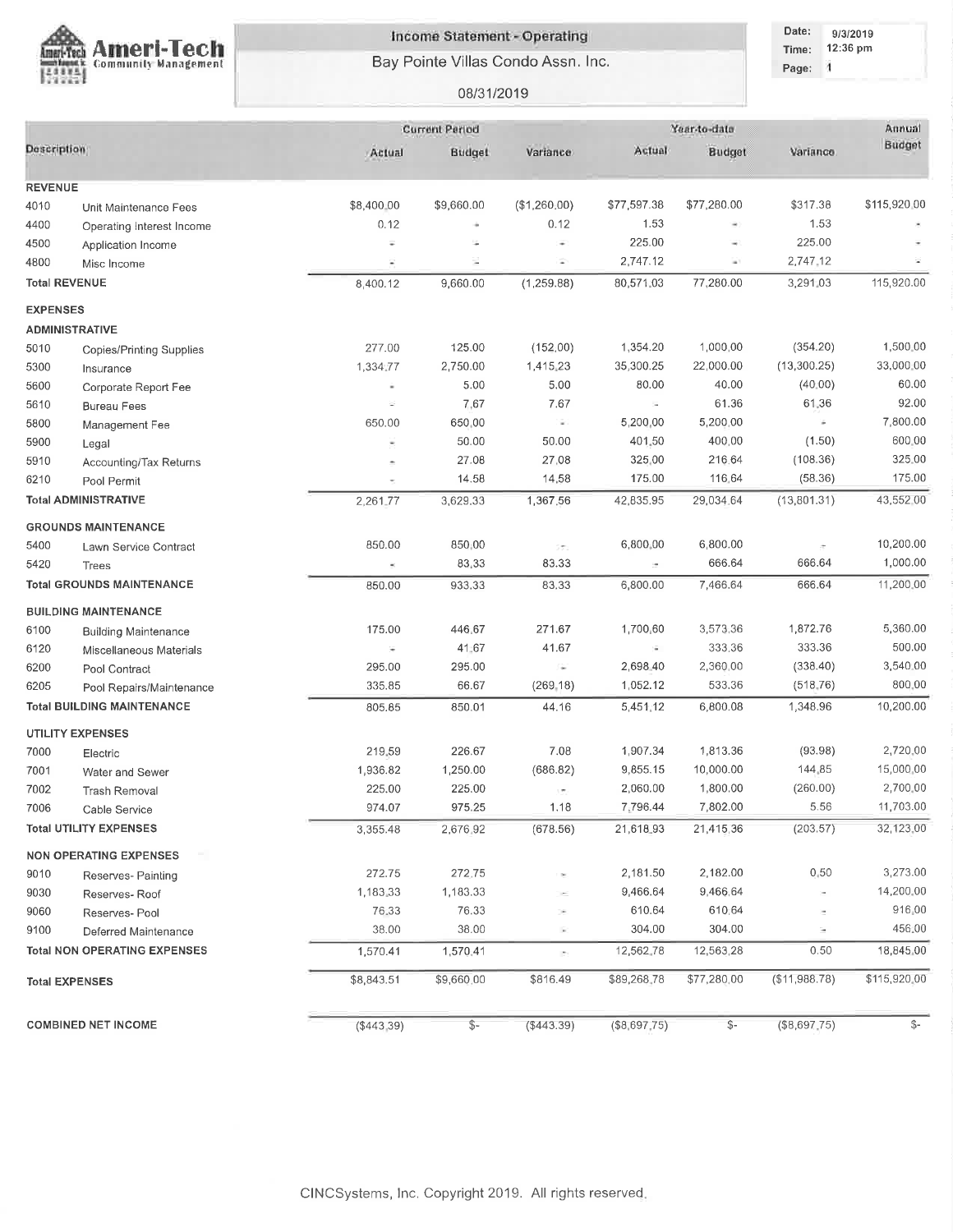| â<br><b>Ameri-Tech</b><br>lmen-Tech<br>of Januard House<br>Community Management |             |                     |                          |                                                                             |                |                       | Income Statement Summary - Operating<br>Bay Pointe Villas Condo Assn. Inc. |                 |               |                               |                |                          | Date:<br>Time:  | 9/3/2019<br>12:36 pm          |                       |
|---------------------------------------------------------------------------------|-------------|---------------------|--------------------------|-----------------------------------------------------------------------------|----------------|-----------------------|----------------------------------------------------------------------------|-----------------|---------------|-------------------------------|----------------|--------------------------|-----------------|-------------------------------|-----------------------|
| Burel                                                                           |             |                     |                          |                                                                             |                |                       | Fiscal Period: August 2019                                                 |                 |               |                               |                |                          | Page:           | и                             |                       |
| ccount                                                                          |             | January             | February                 | March                                                                       | April          | May                   | June                                                                       | July            |               | August September              | October        | November.                | <b>December</b> |                               | Tota                  |
| <b>EVENUE</b>                                                                   |             |                     |                          |                                                                             |                |                       |                                                                            |                 |               |                               |                |                          |                 |                               |                       |
| 010 Unit Maintenance Fees                                                       |             | 9,890.00            | 9,990.00                 | 10,502.38                                                                   | 8,895.00       | 9,660.00              | 10,600.00                                                                  | 9,660.00        | 8,400.00      |                               |                |                          |                 |                               | \$77,597.38           |
| 400 Operating Interest Income                                                   |             | 0.20                | 0.23                     | 0.23                                                                        | 0.25           | 0.20                  | 0.18                                                                       | 0.12            | 0.12          |                               |                | $\omega$                 |                 | ×                             | 1.53                  |
| 500 Application Income                                                          |             | 50.00               | 50.00                    |                                                                             | 25.00          | 50.00                 | 50.00                                                                      | -               |               |                               |                |                          |                 | ×                             | 225.00                |
| 800 Misc Income<br>otal REVENUE                                                 |             | 893.78<br>10,833.98 | ¥<br>10,040.23           | 513.34<br>11,015.95                                                         | ÷.<br>8,920.25 | 1,340.00<br>11,050.20 | 10,650.18                                                                  | CH.<br>9,660.12 | ÷<br>8,400.12 | $\overline{\phantom{a}}$<br>٠ | ÷<br>$\ddot{}$ |                          |                 | ٠                             | 2,747.12<br>80,571.03 |
| <b>:XPENSES</b>                                                                 |             |                     |                          |                                                                             |                |                       |                                                                            |                 |               |                               |                |                          |                 |                               |                       |
| <b>\DMINISTRATIVE</b>                                                           |             |                     |                          |                                                                             |                |                       |                                                                            |                 |               |                               |                |                          |                 |                               |                       |
| 1010 Copies/Printing Supplies                                                   |             | 206.00              | 127.00                   | 178.00                                                                      | 117.00         | 73.20                 | 260.00                                                                     | 116.00          | 277.00        |                               |                |                          |                 |                               | 1,354.20              |
| 300 Insurance                                                                   |             | 2,291.96            | 2,291.96                 | 2,291.96                                                                    | 7,306.96       | 3,548.10              | 13,829.77                                                                  | 2,404.77        | 1,334.77      |                               |                |                          |                 |                               | 35,300.25             |
| 600 Corporate Report Fee                                                        |             | ×                   | 80.00                    | $\left\langle \frac{\partial \mathbf{r}}{\partial \mathbf{r}}\right\rangle$ | $\mathcal{F}$  | $\lesssim$            | $\bullet$                                                                  | ÷.              | $\mathcal{P}$ |                               |                | ٠                        |                 | $\mathcal{A}_0$               | 80.00                 |
| 800 Management Fee                                                              |             | 650.00              | 650.00                   | 650.00                                                                      | 650.00         | 650.00                | 650.00                                                                     | 650.00          | 650.00        |                               |                |                          |                 |                               | 5,200.00              |
| i900 Legal                                                                      |             | ×                   | 200.00                   | 26.50                                                                       | 175.00         | $\tilde{\phantom{a}}$ |                                                                            |                 | ٠             |                               |                |                          |                 |                               | 401.50                |
| i910 Accounting/Tax Returns                                                     |             | œ,                  | 325.00                   | $\frac{1}{2}$                                                               | $\sim$         |                       |                                                                            |                 | ۰             |                               |                |                          |                 | $\sim$                        | 325.00                |
| 210 Pool Permit                                                                 |             |                     | $\hat{\phantom{a}}$      | œ.                                                                          | 175.00         |                       |                                                                            |                 |               |                               |                |                          |                 | -                             | 175.00                |
| otal ADMINISTRATIVE                                                             |             | 3,147.96            | 3,673.96                 | 3,146.46                                                                    | 8,423.96       | 4,271.30              | 14,739.77                                                                  | 3,170.77        | 2,261.77      | ٠                             |                | ÷                        |                 | $\sim$                        | 42,835.95             |
| <b>ROUNDS MAINTENANCE</b>                                                       |             |                     |                          |                                                                             |                |                       |                                                                            |                 |               |                               |                |                          |                 |                               |                       |
| 400 Lawn Service Contract                                                       |             |                     | $\overline{\phantom{a}}$ | 2,550.00                                                                    | $\rightarrow$  | 1,700.00              | 850.00                                                                     | 850.00          | 850.00        |                               |                |                          |                 | $\rightarrow$                 | 6,800.00              |
| otal GROUNDS MAINTENANCE                                                        |             | ×                   | ٠                        | 2,550.00                                                                    | $\bullet$ :    | 1,700.00              | 850.00                                                                     | 850.00          | 850.00        | ×                             |                |                          |                 | Φ                             | 6,800.00              |
| <b><i>SUILDING MAINTENANCE</i></b>                                              |             |                     |                          |                                                                             |                |                       |                                                                            |                 |               |                               |                |                          |                 |                               |                       |
| i100 Building Maintenance                                                       |             | 75.00               | 434.73                   | 245.00                                                                      | ÷.             | 100.00                | 670.87                                                                     | ۰               | 175.00        |                               |                |                          |                 |                               | 1,700.60              |
| 200 Pool Contract                                                               |             | 295.00              | 295.00                   | 295.00                                                                      | 295.00         | ÷                     | 928.40                                                                     | 295.00          | 295.00        | ×                             |                |                          |                 |                               | 2,698.40              |
| 205 Pool Repairs/Maintenance                                                    |             | 50.00               | $\equiv$                 | $\sim$                                                                      | GW)            | 616.27                | $\tilde{\mathbf{u}}_i$                                                     | 50.00           | 335.85        | $\sim$                        | E              | $\sim$                   |                 | $\left( -\frac{1}{2} \right)$ | 1,052.12              |
| otal BUILDING MAINTENANCE                                                       |             | 420.00              | 729.73                   | 540.00                                                                      | 295.00         | 716.27                | 1,599.27                                                                   | 345.00          | 805.85        | ٠                             |                |                          |                 | $\overline{1}$                | 5,451.12              |
| <b>JTILITY EXPENSES</b>                                                         |             |                     |                          |                                                                             |                |                       |                                                                            |                 |               |                               |                |                          |                 |                               |                       |
| '000 Electric                                                                   |             | 234.95              | 243.44                   | 226.29                                                                      | 272.17         | 224.24                | 218.64                                                                     | 268.02          | 219.59        |                               |                |                          |                 |                               | 1,907.34              |
| '001 Water and Sewer                                                            |             | $\sim$              | 1,049.17                 | ÷.                                                                          | 3,525.66       | ×                     | 3,343.50                                                                   | $\sim$          | 1,936.82      |                               |                |                          |                 |                               | 9,855.15              |
| '002 Trash Removal                                                              |             | 225.00              | 225.00                   | 225.00                                                                      | 225.00         | 225.00                | 485.00                                                                     | 225.00          | 225.00        | ×                             |                |                          |                 | $\overline{\phantom{a}}$      | 2,060.00              |
| '006 Cable Service                                                              |             | 975.04              | 975.04                   | 975.04                                                                      | 975.04         | 974.07                | 974.07                                                                     | 974.07          | 974.07        | $\tau$                        |                | ٠                        |                 | Ξ                             | 7,796.44              |
| otal UTILITY EXPENSES                                                           |             | 1,434.99            | 2,492.65                 | 1,426.33                                                                    | 4,997.87       | 1,423.31              | 5,021.21                                                                   | 1,467.09        | 3,355.48      | ٠                             | $\approx$      | ¥                        |                 | æ                             | 21,618.93             |
| <b>JON OPERATING EXPENSES</b>                                                   |             |                     |                          |                                                                             |                |                       |                                                                            |                 |               |                               |                |                          |                 |                               |                       |
| 010 Reserves- Painting                                                          |             | 273.00              | 272.00                   | 272.75                                                                      | 272.75         | 272.75                | 272.75                                                                     | 272.75          | 272.75        |                               |                |                          |                 |                               | 2,181.50              |
| 1030 Reserves- Roof                                                             |             | 1,183.00            | 1,183.66                 | 1,183.33                                                                    | 1,183.33       | 1,183.33              | 1,183.33                                                                   | 1,183.33        | 1,183.33      |                               |                |                          |                 | $\sim$                        | 9,466.64              |
| 1060 Reserves- Pool                                                             |             | 76.00               | 76.66                    | 76.33                                                                       | 76.33          | 76.33                 | 76.33                                                                      | 76.33           | 76.33         | $\overline{\phantom{a}}$      |                | z.                       |                 | Ξ                             | 610.64                |
| 100 Deferred Maintenance                                                        |             | 38.00               | 38.00                    | 38.00                                                                       | 38.00          | 38.00                 | 38.00                                                                      | 38.00           | 38.00         | ×                             |                |                          |                 | ×                             | 304.00                |
| otal NON OPERATING EXPENSES                                                     |             | 1,570.00            | 1,570.32                 | 1,570.41                                                                    | 1,570.41       | 1,570.41              | 1,570.41                                                                   | 1,570.41        | 1,570.41      | ÷.                            | ×.             | $\bullet$                |                 | ×                             | 12,562.78             |
| otal EXPENSES                                                                   |             | 6,572.95            | 8,466.66                 | 9,233.20                                                                    | 15,287.24      | 9,681.29              | 23,780.66                                                                  | 7,403.27        | 8,843.51      | э.                            | Ξ              |                          |                 | ٠                             | 89,268.78             |
|                                                                                 | Net Income: | 4,261.03            | 1,573.57                 | 1,782.75                                                                    | (6,366.99)     | 1,368.91              | (13, 130.48)                                                               | 2,256.85        | (443.39)      | Эù                            | ۰              | $\overline{\mathcal{C}}$ |                 | œ.                            | (8,697.75)            |